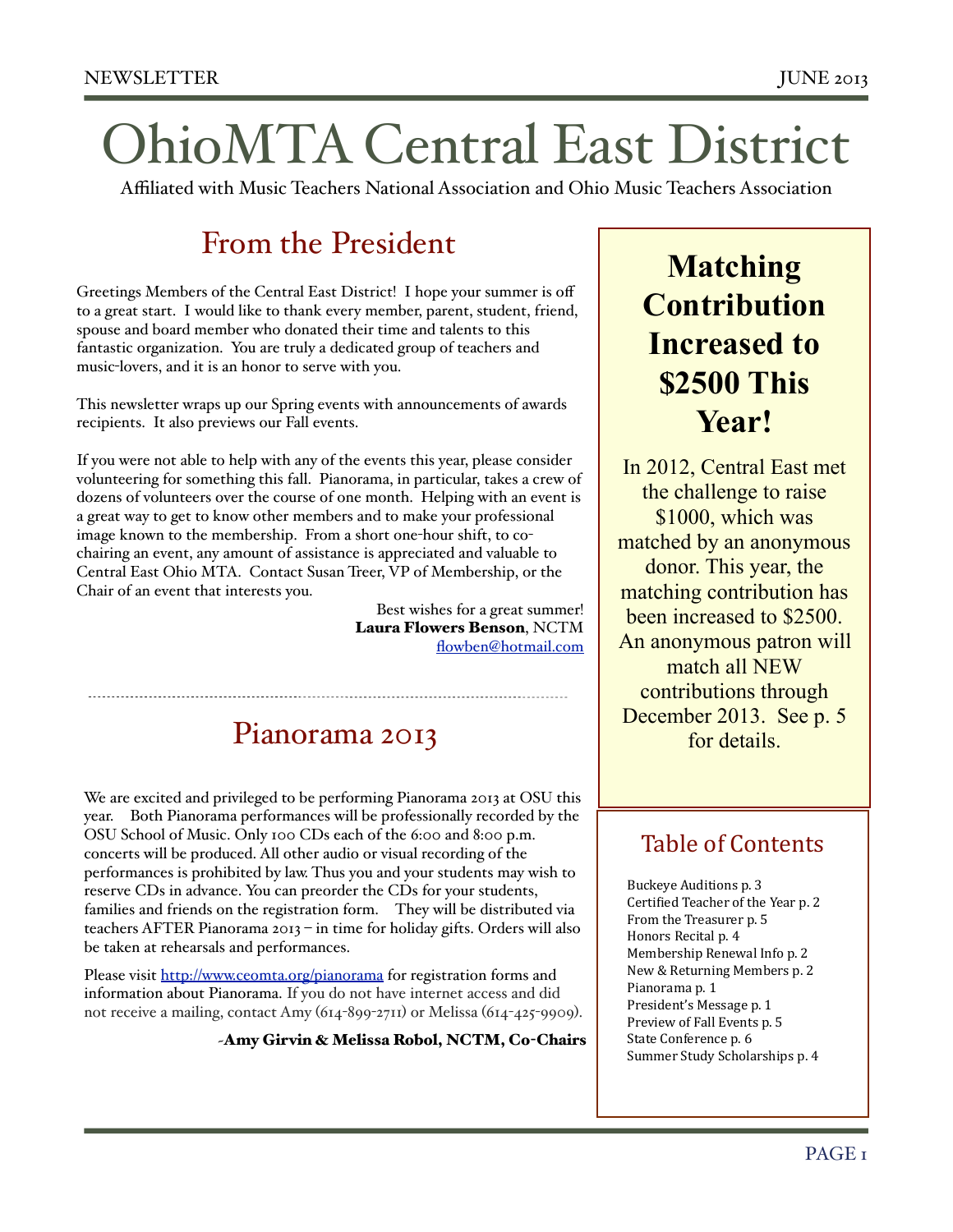#### MEMBER NEWS

### Certified Teacher of the Year Welcome to New &

At the District Conference in April, our colleague, **Bruce Piper**, was presented with a plaque in recognition of being chosen as our district's Nationally Certified Teacher of the Year. Bruce has served our district well as Treasurer for seven years, helping to assure financial well-being and security for our organization with his keen knowledge and wise leadership. He has been an MTNA member for almost 30 years and in that time, has gained a reputation for fine musicianship and teaching. Many of us know Bruce as the positive, kidfriendly Pianorama conductor with the big smile and contagious laugh. He has led many of our events and programs, including the Graves Competition,

## Returning Members

#### **Christopher Gray** 402 West College Ave Unit 1836

Ada, OH 45810 (740) 491-6348 [singingjustcuz@gmail.com](mailto:singingjustcuz@gmail.com) **Student** 

Summer Scholarships, Buckeye Auditions, Grants for Professional Development, Certification and Advertising with a judicious level head and ever-positive demeanor.

> Bruce holds a BA in piano performance from Otterbein University and teaches voice and piano at his home studio in Johnstown. He has served the Johnstown and Northridge high school and middle school choral programs as piano accompanist for many years, playing for concerts, solo and ensemble contests, and special events. He also has a love of musical theater and works for the Johnstown High School drama department as musical director, rehearsal accompanist, orchestra director and piano conductor for their musicals, including most recently in productions of Les Miserables and Footloose. He also served the Johnstown Choir Boosters in the area of budgeting and assistant to the Treasurer.

> Bruce is president and owner of a small sod farm corporation operated by his family in Johnstown. He serves his church by teaching a financial training course called Financial Peace University. He enjoys singing in the Chorale Union at Capital University. Bruce and his wife Karen love to travel, and are going on a "graduation cruise" this month with their son, Austin, in celebration of Austin's recent graduation form Johnstown High School.

Thank you Bruce, for exemplifying the highest standards of our profession and so willingly sharing your talents with our music community!

### Renew Your Membership

You can renew online at www.mtna.org or submit the renew form you received via U.S. mail. Please double-check all information when renewing to insure that the district directory lists your current address, phone number, email address and teacher information. **You must renew no later than June 30 to be listed in the 2013-2014 directory**. If you have questions, contact **Susan Treer**, Membership Chairman caribou06@sbcglobal.net or 614-316-1019. - Susan Treer, Membership Chair

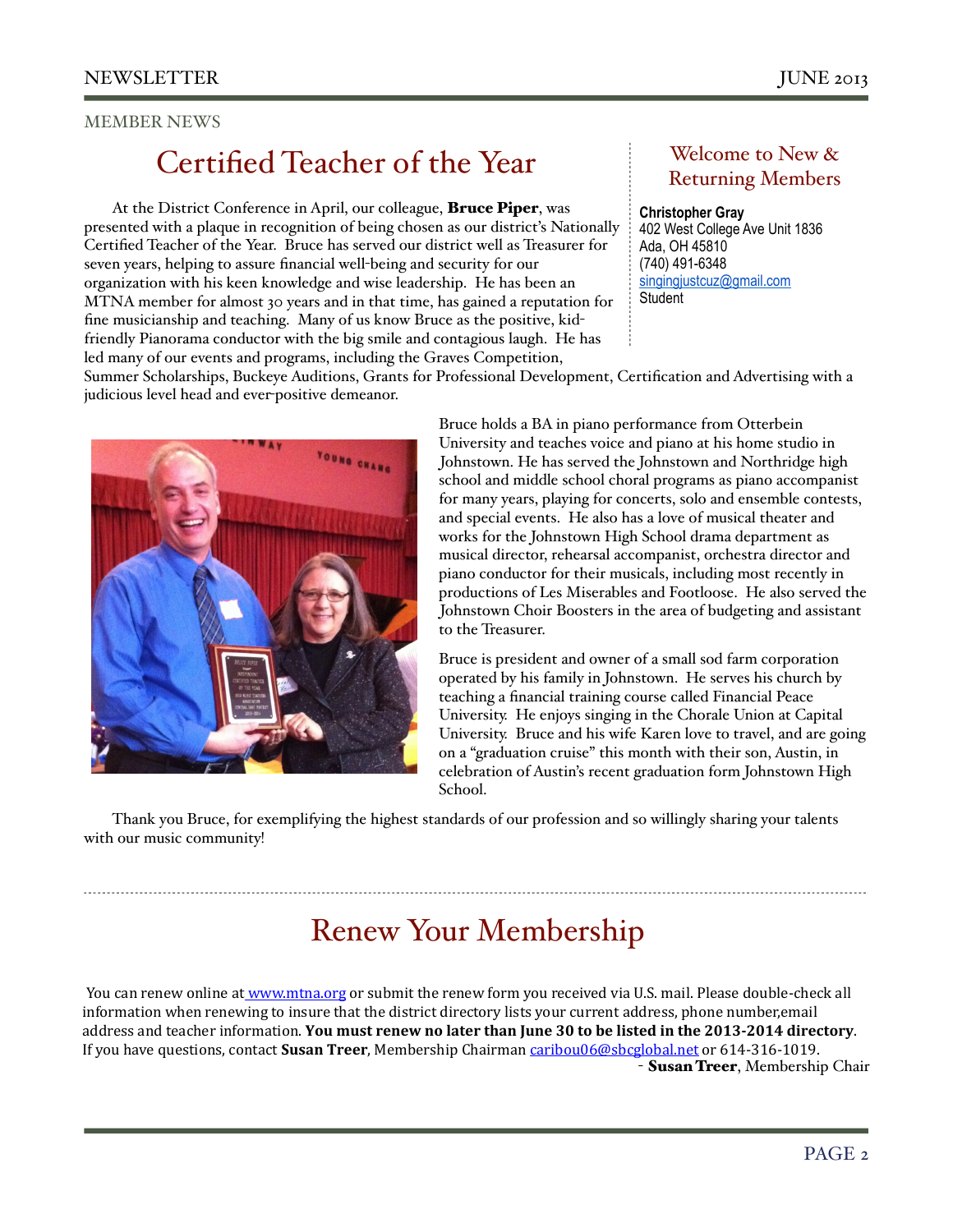### BUCKEYE AUDITIONS

The Buckeye Auditions 2013 for Central East District were held on Saturday, March 30, 2013, at Otterbein University in the Battelle Fine Arts Center. There were a total of 26 participants in 8 categories: 6 Elementary Piano, 5 Junior Piano, 4 Senior Piano, 2 Elementary Strings, 5 Junior Strings, 2 Senior Strings, 1 Junior Woodwind and 1 Senior Woodwind. The judges were: Jackson Leung, Michael Benson and Lucia Unrau for the Piano Division; Mark Rudoff and Frederick Ripley for the Strings / Woodwinds Divisions. Every year the level of competition is high, and the judges are always impressed by the quality of playing by the contestants. Below is a list of all the award recipients, including the teachers. The winners of this district level competition will go on to compete at the State Finals on Saturday, June 1, 2013, at Bowling Green State University.

> Respectfully submitted, Dr. Sally Sansbury, NCTM Buckeye Auditions District Chair

| <b>Central East Buckeye Finalists</b>                                                                                                                                                             |                                                                                                                                   |                                                            |  |  |  |
|---------------------------------------------------------------------------------------------------------------------------------------------------------------------------------------------------|-----------------------------------------------------------------------------------------------------------------------------------|------------------------------------------------------------|--|--|--|
| <b>Elementary Piano</b><br><b>** Winner: Abhik Mazumder</b><br>(Newcomb)<br>Alternate: Ryan Ho (MC Powell)<br>Honorable Mention: Virginia Ma<br>(Matsuda)<br>Honorable Mention: Erin Kim (Kaneda) | <b>Elementary Strings</b><br>*Winner: Christine Shih (Niwa)<br>Alternate: Daniel Tai (Stevanus)                                   |                                                            |  |  |  |
| Junior Piano<br><b>** Winner: Charles Zhang (N Polonsky)</b><br>Alternate: Chloe Shang (MC Powell)<br>Honorable Mention: Sophia Luk (MC<br>Powell)                                                | Junior Strings<br>*Winner: Rebecca Park (L<br>Polonsky)<br>Alternate: Yoonsu Kim (Chao)<br>Honorable Mention: Angela Yang<br>(Ma) | Junior Woodwinds<br>*Winner: Anne Zou (Owen)               |  |  |  |
| <b>Senior Piano</b><br><b>** Winner: Raymond Truong (MC</b><br>Powell)<br>Alternate: Brian Lee (MC Powell)<br>Honorable Mention: Wooju Lee (V<br><b>Ripley)</b>                                   | <b>Senior Strings</b><br>Winner: Linda Qin (Svirsky)<br><b>Alternate: Caroline Stevanus</b><br>(Schulte)                          | <b>Senior Woodwinds</b><br>*Winner: Julia Warton<br>(Owen) |  |  |  |

\* State Buckeye Auditions Winner

\*\* State Buckeye Auditions Honorable Mention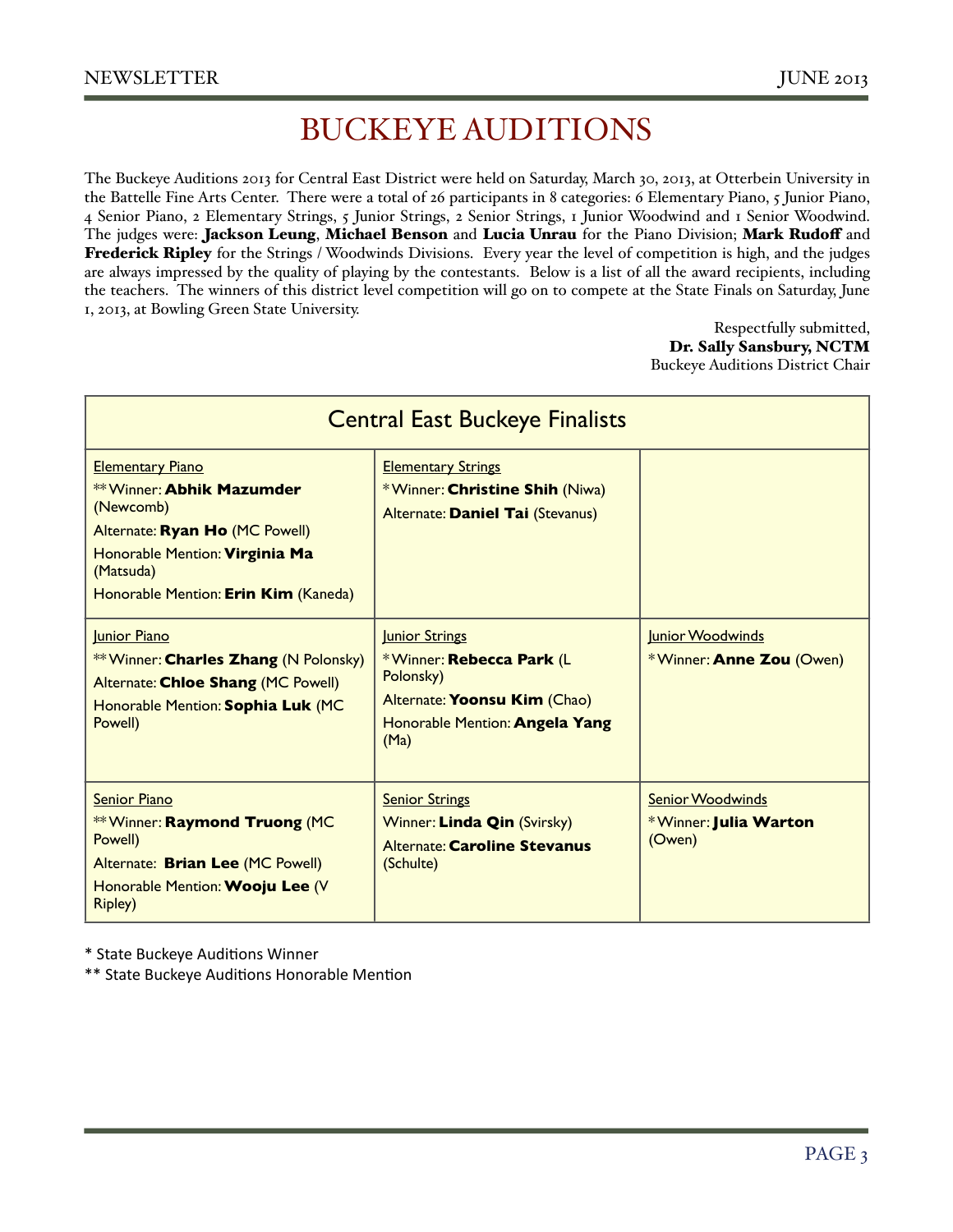### Summer Study Scholarship Competition Winners

| <b>Name</b>             | Inst.  | Award                                                         | Amt   | <b>Teacher</b>              |
|-------------------------|--------|---------------------------------------------------------------|-------|-----------------------------|
| Winnie Li               | piano  | <b>OhioMTA Graduating Senior</b>                              | \$500 | Nina Polonsky               |
| Erin Kim                | piano  | Music-Go-Round                                                | \$150 | Mariko Kaneda               |
| Sarah Wang              | piano  | <b>OhioMTA Memorial Award</b><br>(in memory of Letitia Jones) | \$300 | Nina Polonsky               |
| <b>Andrew Zhang</b>     | violin | <b>OhioMTA</b>                                                | \$200 | <b>Leonid Polonsky</b>      |
| Daniel Woo              | violin | <b>OhioMTA</b>                                                | \$200 | <b>Ginny Christopherson</b> |
| Rebecca Park            | violin | <b>OhioMTA</b>                                                | \$200 | <b>Leonid Polonsky</b>      |
| Minjue Wu               | piano  | <b>OhioMTA</b>                                                | \$200 | Nina Polonsky               |
| Cecilia Martin          | piano  | <b>OhioMTA</b>                                                | \$200 | Kathleen Sadoff             |
| Dana Dirksen            | piano  | <b>OhioMTA/Columbus Piano Leasing</b>                         | \$200 | <b>Sally Sansbury</b>       |
| Linda Oin               | violin | <b>OhioMTA</b>                                                | \$200 | <b>Anna Svirsky</b>         |
| <b>Whitney Anderson</b> | piano  | <b>OhioMTA Piano Technicians Guild</b>                        | \$200 | Janice Cook                 |
| Caleb Koo               | violin | The Loft Violin Shop                                          | \$150 | <b>Ginny Christopherson</b> |
| Ji-Yong Shim            | violin | The Loft Violin Shop                                          | \$150 | <b>Ginny Christopherson</b> |

### Honors Recital Performers

Daniel Woo, violin

The final of three Solo & Ensemble Recitals, the Honors Recital, was held on Sunday, April 28, 2013 at Graves Piano & Organ Co. This recital presented the 2013 winners from two of our most prestigious events, Buckeye and Summer Study Scholarship Competitions. It was an amazing afternoon of great performances by these young artists! Congratulations to the following students!

OhioMTA Scholarship Award

Caleb Koo, violin The Loft Violin Shop Scholarship

Christine Shih, violin Buckeye Elementary Strings Winner

Rebecca Park, violin Buckeye Junior Strings Winner OhioMTA Scholarship Award

Annie Zou, flute Buckeye Junior Woodwinds Winner

Abhik Mazumder, piano Buckeye Elementary Piano Winner

Cecilia Martin, piano OhioMTA Scholarship Award Julia Warton, flute Buckeye Senior Woodwinds Winner

Whitney Anderson, piano OhioMTA/Piano Technicians Guild Scholarship Award

Dana Dirksen, piano OhioMTA/Columbus Piano Leasing Scholarship Award

Winnie Lee, piano OhioMTA Graduating Senior Scholarship Award

Minjue Wu, piano Ohio MTA Scholarship Award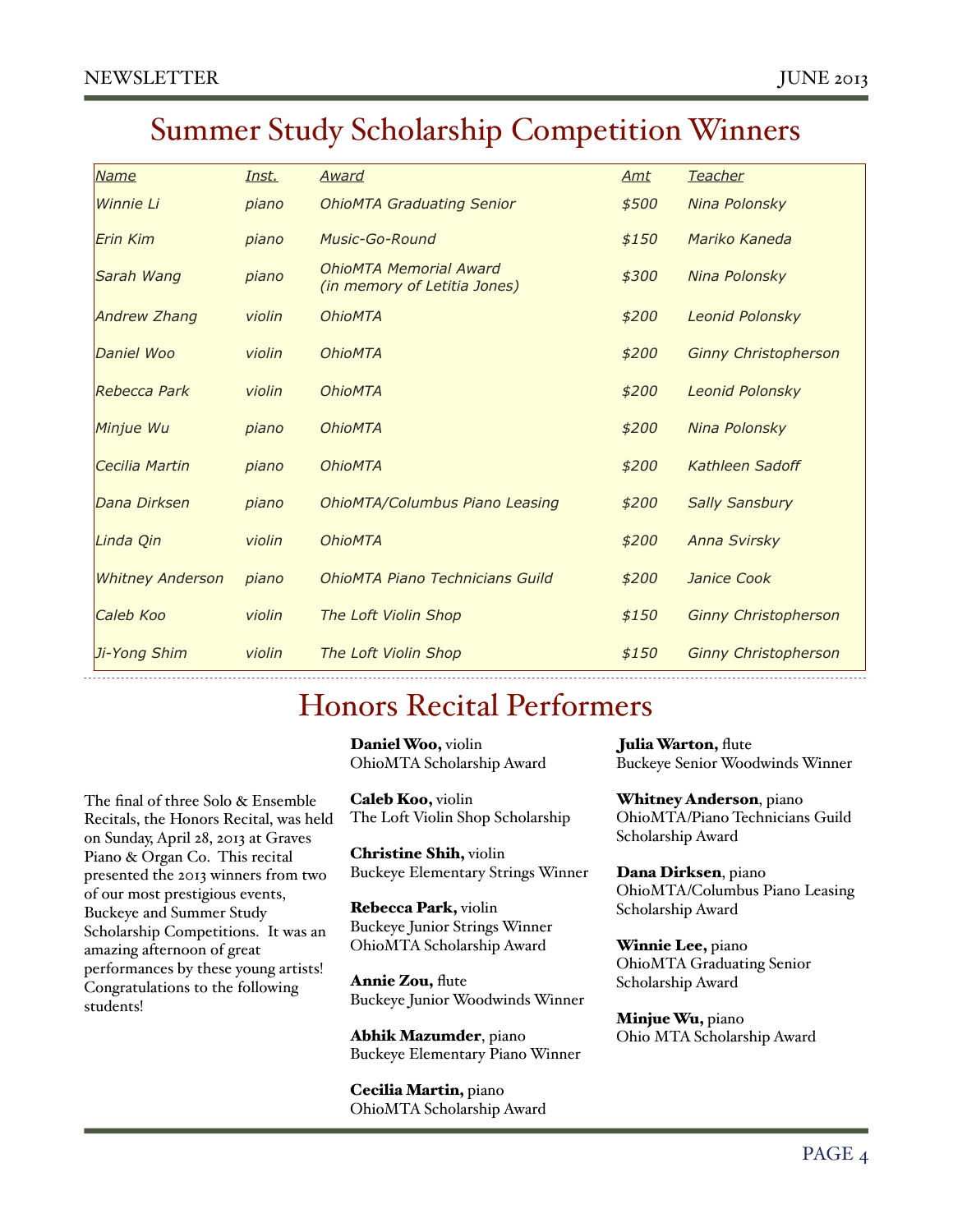### Patron Pledges Matching Contribution

Members of OhioMTA Central East District,

In 2012 we received a matching contribution of \$1000 by an anonymous patron. This year, the patron has increased the amount to \$2500! For every dollar we raise in new contributions by December 31, 2013, the patron will match it, up to \$2500.

Qualifying donations: cash/check contributions (tax-deductible), Kroger Community Rewards program and Meijer Rewards. Contact **Bruce**  Piper [\(bpiper0378@gmail.com\)](mailto:bpiper0378@gmail.com) for assistance in setting up your Rewards program.

The matching dollar funds are unrestricted may be used for any purpose deemed appropriate by the board. This is a great incentive to help us bring in new donations to support our musical mission in Central Ohio.

Consider helping in this fund raising challenge.

Contributions can be mailed to: Bruce Piper, Treasurer 7018 Nichols Lane Johnstown, OH 43031

### Previews of Fall Events

#### PIANO WORKSHOP I

Thursday, October 24, 2013 10 am – noon Graves Piano & Organ Co.

#### **Mary Craig Powell, NCTM**

**"Teaching Techniques for Teachers" and "The Joy of Teaching Creatively"**

Save the Date! Sept. 9 Fall Conference

Dr. Kenneth Williams, NCTM, coordinator of class piano and piano pedagogy at The Ohio State University. Dr. Williams will be presenting a program on Schubert Lieder.

#### SOLO AND ENSEMBLE RECITAL

The next Solo and Ensemble Recitals are scheduled for Sunday, October 20, 2013 at Graves Piano & Organ Co. Be sure to get your registrations and participation fees in by Thursday, October 10, 2013 (postmarked). The recitals are open to students of all members who have studied for at least one year. They are a great performance opportunity for any well-prepared student, and the perfect chance for them to hear other fine students from our district.

Detailed information can be found on our website: [http://www.ceomta.com/](http://www.ceomta.com/student-events/recitals-solo-ensemble) [student-events/recitals-solo](http://www.ceomta.com/student-events/recitals-solo-ensemble)[ensemble.](http://www.ceomta.com/student-events/recitals-solo-ensemble) Please contact Dr. Caroline B. Salido-Barta, chair, at 614-751-9665 or [thepianoartsstudio@yahoo.com,](mailto:thepianoartsstudio@yahoo.com) for additional questions.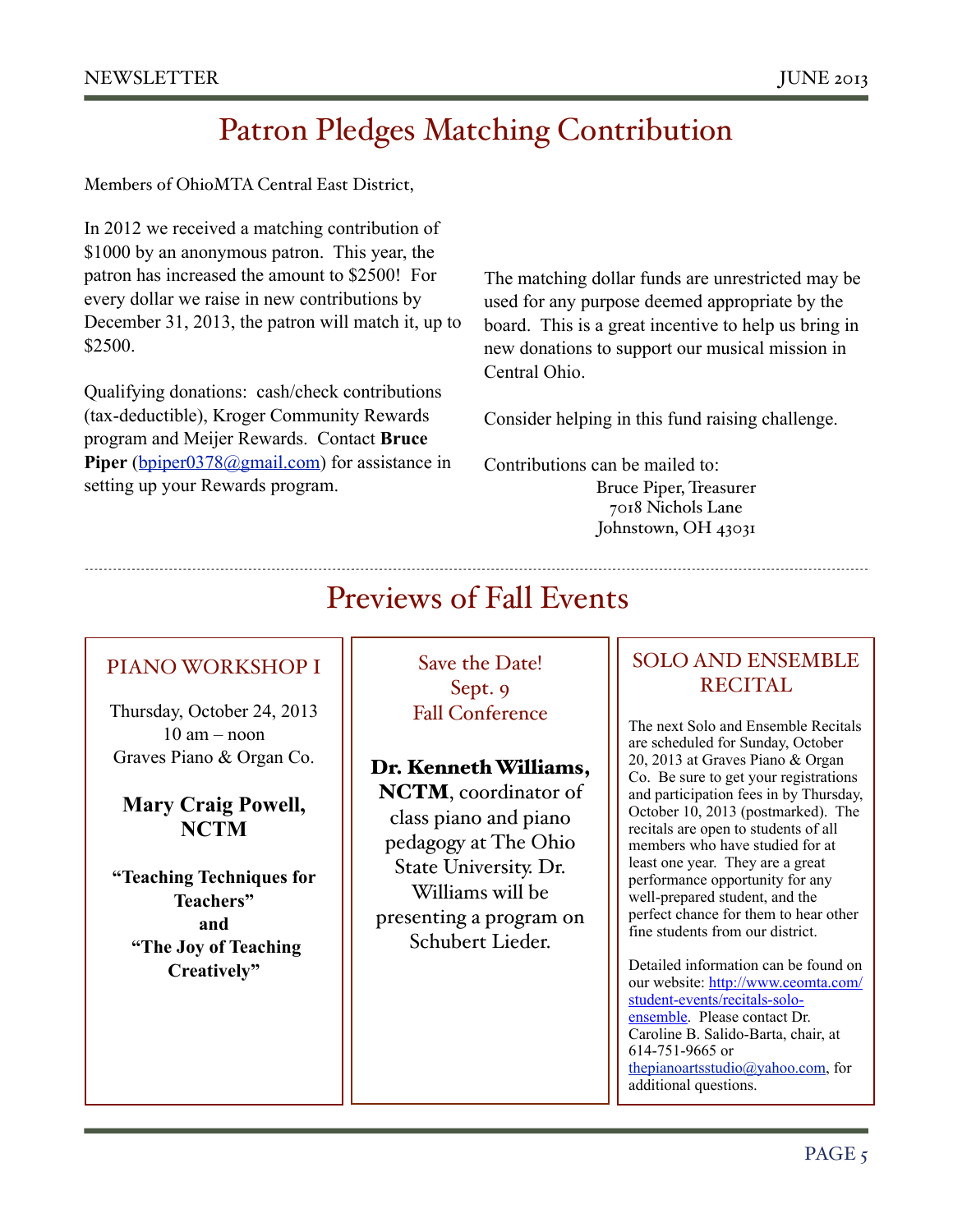#### STATE CONFERENCE

Plan to attend the OhioMTA State Conference held in Cincinnati!

#### *September 26-28, 2013* Cincinnati Conservatory of Music

Look for details in the OhioMTA Newsletter or on the State website at www.ohiomta.org.

#### Calendar

**June 30, 2013** Dues Renewal Deadline for Directory

**September 9, 2013** Fall District Conference

**September 16, 2013** Fall Board Meeting, 9:30 am.

**September 21, 2013** Deadline for Pianorama Registration

**October 24, 2013** Piano Workshop I

Laura Flowers Benson, NCTM President, Central East District, OhioMTA 6461 Meadowbrook Circle Worthington, OH 43085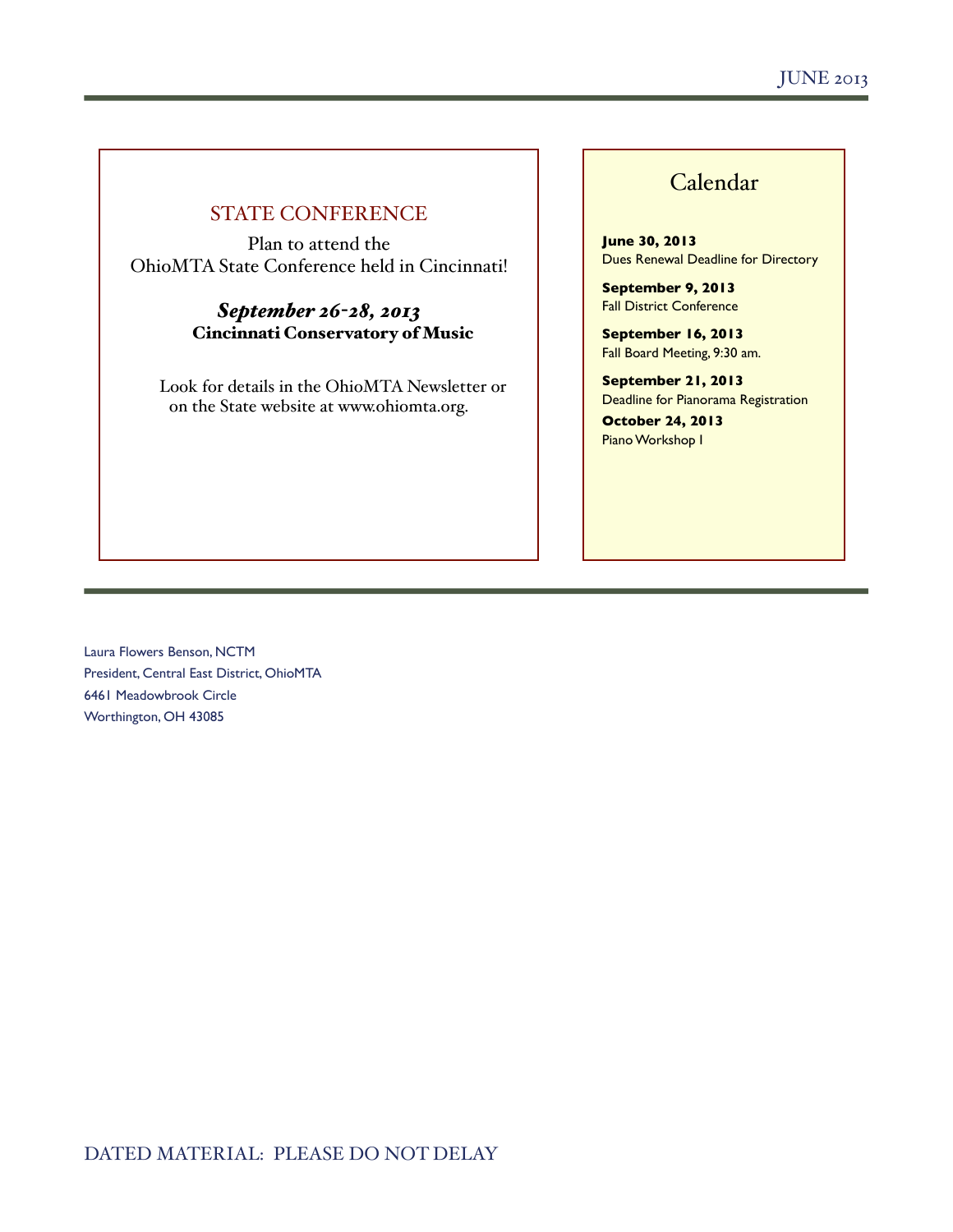### Volunteer Corner - Thank you!

Volunteers do not necessarily have the time; they just have the heart. ~Elizabeth Andrew

#### Buckeye Auditions:

The Central East District of OhioMTA relies on many volunteers to make events run smoothly. Without their assistance, we could not offer the opportunities for students, teachers and the community that make us an outstanding MTA. This column is dedicated to honoring the teachers, students, parents and community members that have assisted our organization in recent months. Please notify us if your name has been inadvertently omitted. It is our intention to include every volunteer.

The following people have generously donated their time and talents to make our events some of the best Ohio has to offer:

Philip Cordell, NCTM Brenda Curie Phyllicia Faieta Amy Laurence, NCTM Hengwei Ma, NCTM Suzanne Newcomb, NCTM Beth Owen, NCTM Nina Polonsky Vivian Ripley, NCTM Elizabeth Schulte Susan Treer Anna Svirsky, NCTM

> Nobody can do everything, but everyone can do something. ~Author Unknown